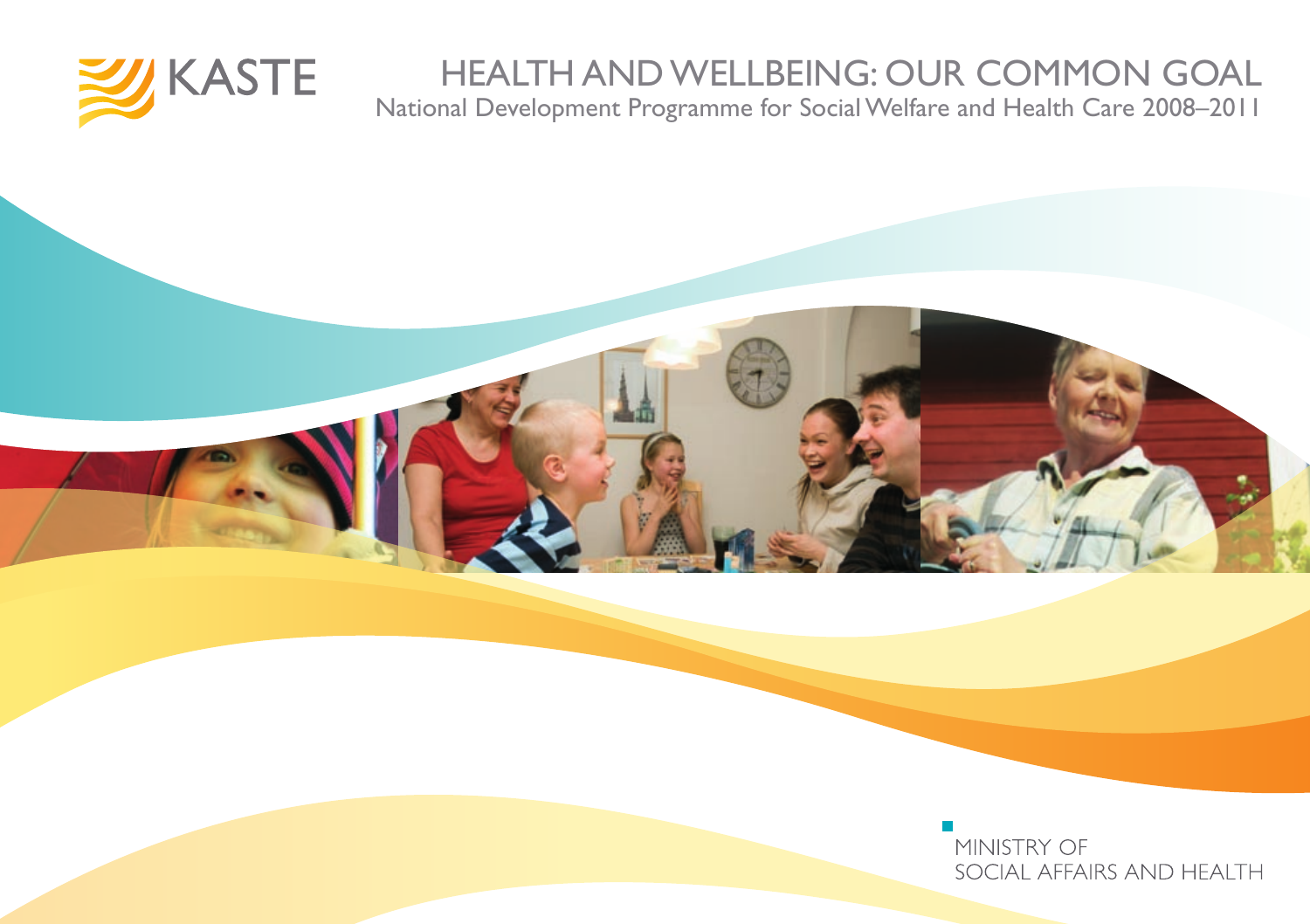The KASTE programme is the statutory strategic steering tool of the Ministry of Social Affairs and Health in managing social welfare and healthcare policy. Adopted by the Government on 31 January 2008, the programme defines the aims and focal development and supervision areas of social welfare and healthcare policy in Finland in 2008–2011, as well as the reforms and legislative projects, guidelines and recommendations in support of the implementation of these.

The following sub-objectives have been adopted in the sector of increasing inclusion and reducing exclusion:

- A downturn is seen in the number of children, relative to the entire age group, placed in care outside the home by child welfare authorities
- Over ninety percent of the population aged 17–24 is enrolled in education
- $\blacksquare$  The share of young people aged 18–24 receiving long-term social assistance is halved
- The number of the long-term unemployed falls below 30,000
- **Long-term homelessness is halved**

The programme seeks to reduce social exclusion and to enhance the inclusion, wellbeing and health of municipal residents, and also to narrow regional and demographic disparities in health and wellbeing.



# *Universal access to health and security*

The following measures will be undertaken to increase health and wellbeing and to reduce health inequalities:

- Satisfaction with services as observed from client feedback improves
- The deadlines imposed for access to care in healthcare are observed
- $\blacksquare$  The deadlines imposed for assessing the need for home help services for older persons are observed
- Regular home care according to needs is available to 14 percent of the population over the age of 75
- No more than three percent of the population over the age of 75 are in long-term institutional care
- The shortage of doctors and dentists in primary healthcare is alleviated
- The shortage of social workers is alleviated
- **Regional disparities in the effectiveness of** specialised medical care are reduced

- Total alcohol consumption is reduced to the level seen in 2003
- $\blacksquare$  The share of the obese among persons of working age is restored to the level seen in 1998–2001
- $\blacksquare$  The share of  $16-18$ -year-olds who smoke falls by five percentage units
- $\blacksquare$  Less than ten percent of families with children count as low-income households
- **Age-adjusted functional capacity among** older people improves
- $\blacksquare$  The number of serious and fatal home and leisure accident injuries is reduced by ten percent

Improvements in the quality, effectiveness and availability of services and a narrowing of regional disparities will be sought with the following measures:

*inclusion health and wellbeing services*

- 
- 
- 
- 
-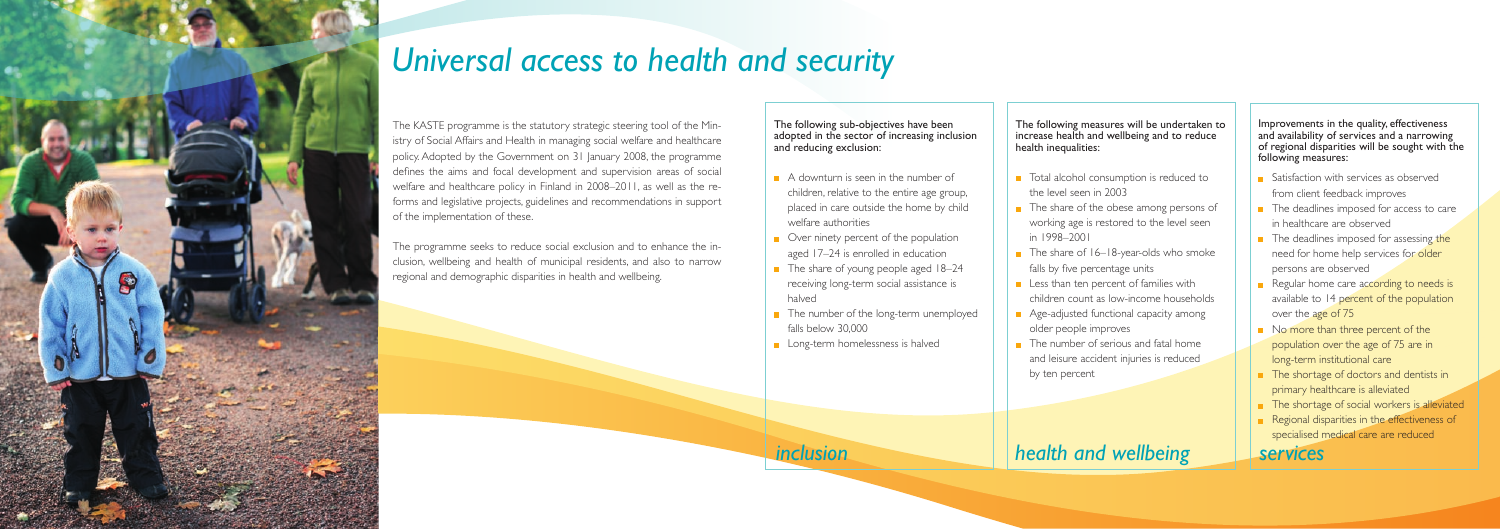# *How to achieve the goals?*

extensive continuing education in keeping with the regulations and recommendations issued. A more professional approach will be introduced in management. The job structure recommendation concerning social welfare professionals will be implemented more widely and the attractiveness of health centres as places of work will be enhanced.

### Creating an integrated set of services

Service structures will be revised, an integrated set of services created in social welfare and healthcare, and primary health care augmented. Health centres, the National Research and Development Centre for Welfare and Health STAKES and the Social Insurance Institution KELA, the Finnish Institute of Occupational Health and the universities will be networked in pursuit of the systematic development of primary healthcare. Cooperation between primary and specialised healthcare will be strengthened and the collaboration and division of duties among hospitals intensified by special responsibility area. Patients will be given greater freedom to choose their place of treatment.

The KASTE programme receives its funding from the annual State budgets. Central government transfers to municipal social welfare and healthcare will rise by an annual EUR 21.3 million during the term of the programme. The following allocations have been set aside in the State budget framework for development projects by local government: EUR 24.8 million in 2008, EUR 25.8 million in 2009, and EUR 26.8 million in 2010 and 2011.

The areas of specialist services provision in social welfare will be revised and the permanent structures for the development of social welfare and the links of these with universities and polytechnics will be strengthened.

The status of the client will be bolstered, a wider array of e-services provided to citizens, a Best Practices network created and quality recommendations revised.

### Programme funding

## *funding*



The KASTE programme will be implemented by the municipalities. The programme is a compendium of 39 distinct measures which will be reviewed annually. The main objectives of the measures are to prevent problems from arising and to address at the earliest possible time any problems that do arise, to ensure the adequate supply and skills of employees, and to create an integrated set of services and effective operating models within social welfare and healthcare.

### Prevention and early intervention

Prevention and early intervention will be made part of the entire municipality's activities. Cooperation between non-governmental organisations and local government will be supported to allow these to jointly develop new models for prevention and early intervention. Services for children, young people and families with children will be re-organised by integrating services in support of child development and services to prevent and address problems. New ways of working will be introduced in the rehabilitation of persons with low employability.

### Ensuring the adequate supply and competence of employees

An adequate supply of employees will be safeguarded through a regional allocation of student intake to correspond to labour needs in the respective regions. Regional recruitment and substitute staffing systems will also be developed. Staff skills are ensured through the provision of more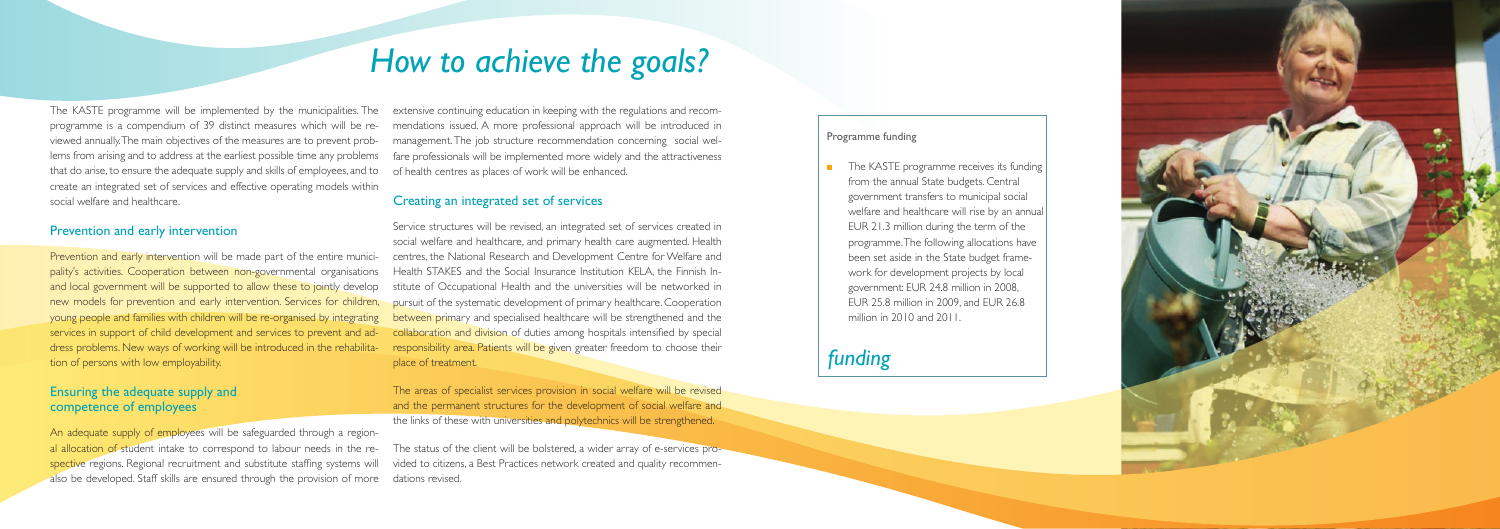The implementation of the KASTE programme has been tasked to the National Advisory Committee on Social Welfare and Health Care, which monitors programme implementation, issues guidelines for the achievement of the objectives and submits proposals on the allocation of appropriations to the various areas of emphasis in development.

The Advisory Committee is chaired by the Minister of Health and Social Services and it consists of representatives of the Ministry of Social Affairs and Health as well as the Ministry of Education, the Ministry of Employment and the Economy, and the Association of Finnish Local and Regional Authorities.

### Consolidation, regional and civic sub-committees

The National Advisory Committee on Social Welfare and Health Care comprises the consolidation, regional and civic sub-committees.

The regional sub-committee compiles, coordinates and transmits proposals for programme objectives and necessary measures from local government and other regional actors. The sub-committee also provides regional support to foster advances in the nationally agreed measures.

The civic sub-committee provides a channel for the views of private individuals, clients and non-governmental organisations. It consists of representatives of the Ministry of Social Affairs and Health and non-governmental organisations in the fields of social services and healthcare.

The consolidation sub-committee prepares and coordinates development and other measures by which the agencies in the administrative sector support local government in the implementation of the programme. It also prepares the foci of supervision central to the programme.

The State Provincial Offices and the National Authority for Medicolegal Affairs contribute to the supervision of the KASTE programme, paying particular attention to the realisation of legislation on guaranteed access to care and the monitoring of long-term inpatient care and intensive assisted living services. The State Provincial Offices are tasked with ensuring that the service structures to be created within the framework of the PARAS project aiming to restructure local government and services are practical for the population and that the promotion of health and wellbeing is taken into account in these. The effectiveness of the programme will also be assessed by an independent outside evaluator.



# *National advisory committee in charge of implementation*

### Regional management teams in charge of local implementation

The Ministry of Social Affairs and Health has appointed five regional management teams tasked with attending to the implementation of the KASTE programme in their respective regions.

In addition to representatives of local government, the regional management teams also comprise representatives of non-governmental organizations, private service providers, centres of excellence in the social services sector, the National Research and Development Centre for Welfare and Health, State Provincial Offices, Regional Councils and educational institutions.

The plans drafted by the management teams provide the basis for negotiations in the Advisory Committee on Social Welfare and Health Care regarding the development funding to be allocated annually to the regions. The plans shall also cater to the development of services available in Swedish and Sámi.

### Programme supervision and evaluation

www.stm.fi/english > > Strategies and Projects > National development plan for social welfare and health care (Kaste)

### *further information*